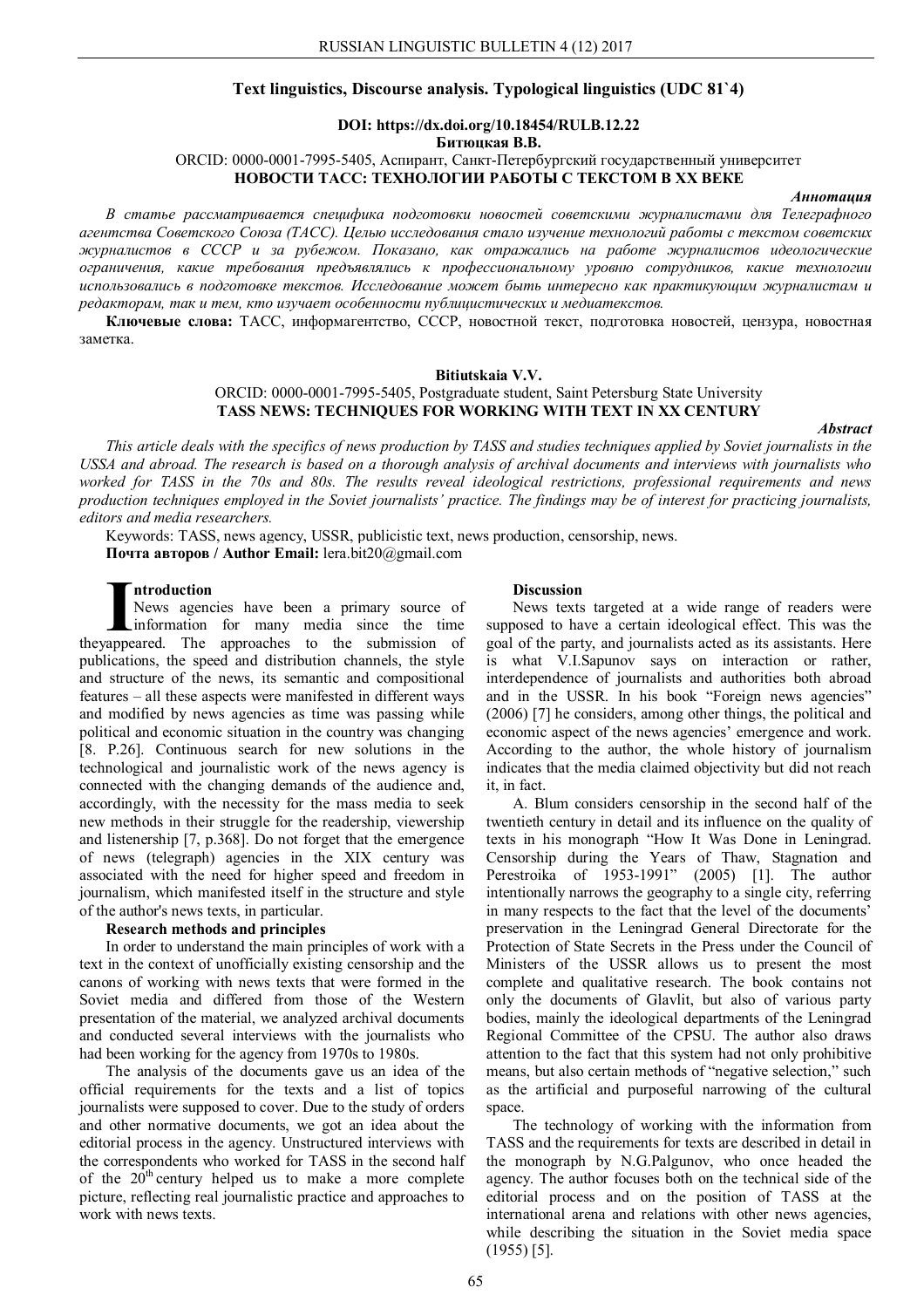# **Main results**

In the second half of the  $20<sup>th</sup>$  century, TASS held a unique position among the five world news agencies. The researchers call the period of 60-80s its "golden age." Due to modern technical facilities and qualified employees who were working for the agency during this period, TASS produced up to 2.5 million words a day. Most of the information came from messages that the agency's employees supplied to recipients both within the country and abroad, the smaller part was comprised of the publications from foreign correspondents and other agencies [7, p.282].

TASS was the primary source of information for most of the Soviet newspapers, radio and television in the Soviet Union. Especially in relation to the events abroad or official orders. High responsibility imposed certain duties on employees, dictated special approaches to the way information was presented and to the preparation of publications for Soviet and foreign readers. The analysis of sources, including biographical ones, showed that the list of requirements for TASS information included: Absolute accuracy and absolute grammatical correctness, maximum brevity of the form, and efficiency. At the same time, it was much easier to be quick within the Soviet Union than at the international arena. In addition to the need to coordinate news, journalists of TASS were obliged to "agitate with facts.'

The correspondents had not only to select the most important facts, but also had to present information with the understanding of the policy of the USSR carrying out the tasks set by the party "by all the force and senses of their minds" [5, P.32].

At that, the note should have been interesting and understandable for Soviet and foreign readers without being overloaded with terms and clichés. As for internal information, emphasis was made on positive experience; criticism was a rare phenomenon in articles about the life of the country [9]. When it came to natural disasters and catastrophes, the agency used the so-called "figure of silence." The reporters in the republics and regions were often forbidden to convey "inconvenient" information to local authorities, although in the 1980s, the directors of TASS mentioned that they were fighting against this [3, P.13].

Journalists themselves faced very high demands in terms of education (priority was often given to the graduates of the language faculties of MGIMO university), style, responsibility and personal qualities. The authors were required to know the language of the country where they worked perfectly well; they had to understand its political processes, based on the knowledge of its history and economics. Journalists had to receive, handle and convey important political and social information no later than local correspondents. They had to read and know the local press without being limited to the content of the publication. A good foreign correspondent should know "who issued the newspaper, its party affiliation, who financed the paper, how it operated and if it had "political and financial autonomy." They should have also known which items formed its income and expenses. The journalist also had to know who was writing for this newspaper, the past of those people, their present and probable future" [5, P.43].

At the same time, they should avoid mentioning military facilities, a number of economic indicators and everything

that the General Directorate for the Protection of State Secrets in the Press under the Council of Ministers of the USSR (Glavlit) could consider to be unsuitable for the publication. In the early 60's, Glavlit censors dealt with military and economic issues only, but by the end of the decade, the administration worked in conjunction with the ideological bodies of the Central Committee of the CPSU and influenced a rather wide range of topics [1, P.17].

# **Results of interview analysis**

In order to have a more complete idea of the journalistic activities of the agency's employees, we interviewed the TASS journalists who were working for the agency during the period of 70s and 80s. The journalists, who were working abroad in those years, say that demands to the ideological part of the news and censorship restrictions in practice did not limit them in the selection of topics. If the information did not reach the media, it was published in one of the TASS bulletins for nomenclature or internal use in the agency's offices.

Those journalists who worked abroad had the opportunity to learn Western methods of presenting material, gaining access to foreign national and international press. Such a chance was also given to the TASS employees who worked in the Soviet branches in the 1960s. The TASS management provided journalists with the manual called "How to write for the Associated Press" [2, P.125], the authors of which were recommended not to overload the reader with the standard structure "What? Where? When?" but to turn to the reasonable selection of details and the use of casual conversational techniques [4, P.15].

Obviously, along with the other aspects, this played a positive role in the approach to the format and style of information in TASS. In the 1950s the issues of editorial volatility, monotony of the news style, their illegibility and lack of interesting details were often discussed at short meetings but after the 1960s, according to the journalists who were working for the agency at that time, they spoke mainly about journalistic successes and findings regarding the presentation of one fact or another, special techniques, experiments with style etc. [10].

Despite the canons and strict rules that even those who came to the news agency from the newspapers had to master, the preparation of publications was a rather creative process, which required responsibility and grammatical correctness, but allowed finding their own style and methods of working with news.

# **Conclusion**

It should be noted that TASS was the only news agency of this level at the international arena, which, in fact, represented the countries of the entire socialist camp, and its ideology. Its achievements and recognition of its status as a reliable source of information, in spite of the criticism from the Western politicians who accused TASS of propaganda, political tendentiousness and, consequently, non-observance of the principles of freedom and independence of the press, were of high importance. However, the information presented by TASS was read, bought and published on the pages of the Western press. The agency was reckoned with, and in many respects this was the accomplishment of the journalists and their professionalism, including their irreproachable and accurate work with information texts.